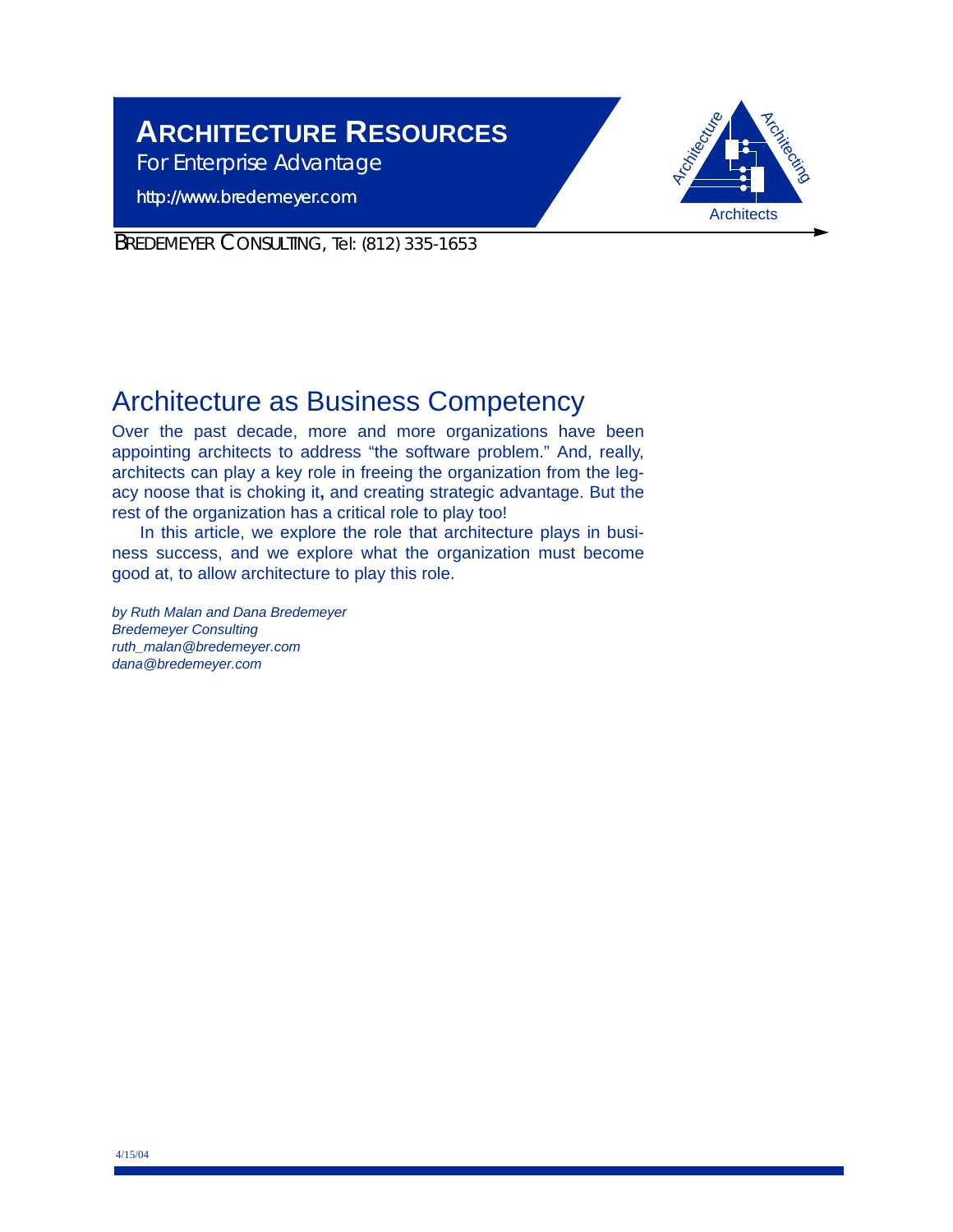### **Introduction**

In this article, we explore the role that software architecture plays in business success, looking at what happens in the absence of architecture. We explore how architecture addresses the problems encountered quite broadly across software development organizations, be they product development organizations or IT groups supporting the business. Since architectures are undone even more quickly than they are done, we explore what goes wrong when the whole organization is not involved in the cultural shift toward higher levels of architecture competence. We also extend our notions about the realm of the architect's decision focus and responsibility, and discuss related implications for the architect skillset. And finally, we discuss the relationship between architecture and strategy, and the critical big change that strategic business managers need to make if they want to achieve alignment between business strategy and system development.

### **The Problem with the Status Quo**

Everywhere software development is discussed, we hear the same litany of concerns: we face unpredictability in development schedules and system behavior, and quality issues with hard to find defects, hard to fix problems, and fixes that introduce new problems. Our systems are increasingly difficult to change, making it harder to respond to market shifts. Software development costs more and takes longer. Reuse opportunities are lost because it is hard to isolate chunks to reuse, or the chunks are highly tuned to a specific product. There are morale problems and it is hard to keep good people, and hard to energize teams for the next brutal round of development. All this has the result that we are losing ground in the market, our competition can do more with less, and we are not responsive to our customers.

The whole situation is exacerbated because, in spite of this list, we are generally quite successful. Our market tolerates our schedule slips and grudgingly bears with us through our quality issues, and our organization goes through round after round of bloating growth coupled with displays of developer heroism. But with each success, our pain gets worse, until suddenly we find we are not successful, and we fail implosively!

## **Architecture As the Solution**

At the heart of the software problem is a tangled mass of code. The solution is to break up this mass into manageable chunks. To be manageable, each chunk must obey the principles of

- encapsulation and information hiding
- high internal cohesion within the chunk, and low coupling between chunks.

Object-oriented methods went after this problem, and indeed made a significant contribution. The fact that they did not entirely solve the problem highlighted the issue of chunk size. An object, or its generalization, the class, is too fine-grained to effectively address the problem of creating "manageable" chunks in complex systems. When the number of classes rises into the hundreds, the *system* is too complex to be dealt with at the level of classes.

Software architecture, then, decomposes the system into several large-grained elements which are generally called "components" in dominant definitions of software architecture (e.g., Bass, et al., 2003). In very large systems, these architectural elements may be called subsystems, and these are further decomposed into components, which are themselves large-grained. By creating these "levelled" views of the system, it is made intellectually tractable:

- the whole system can be analyzed and understood at a high level,
- components are abstractions that hide unnecessary detail and simplify the system, and
- components can be understood in terms of their role in the larger system, but a component's details only have to be understood by those charged with designing and implementing the component.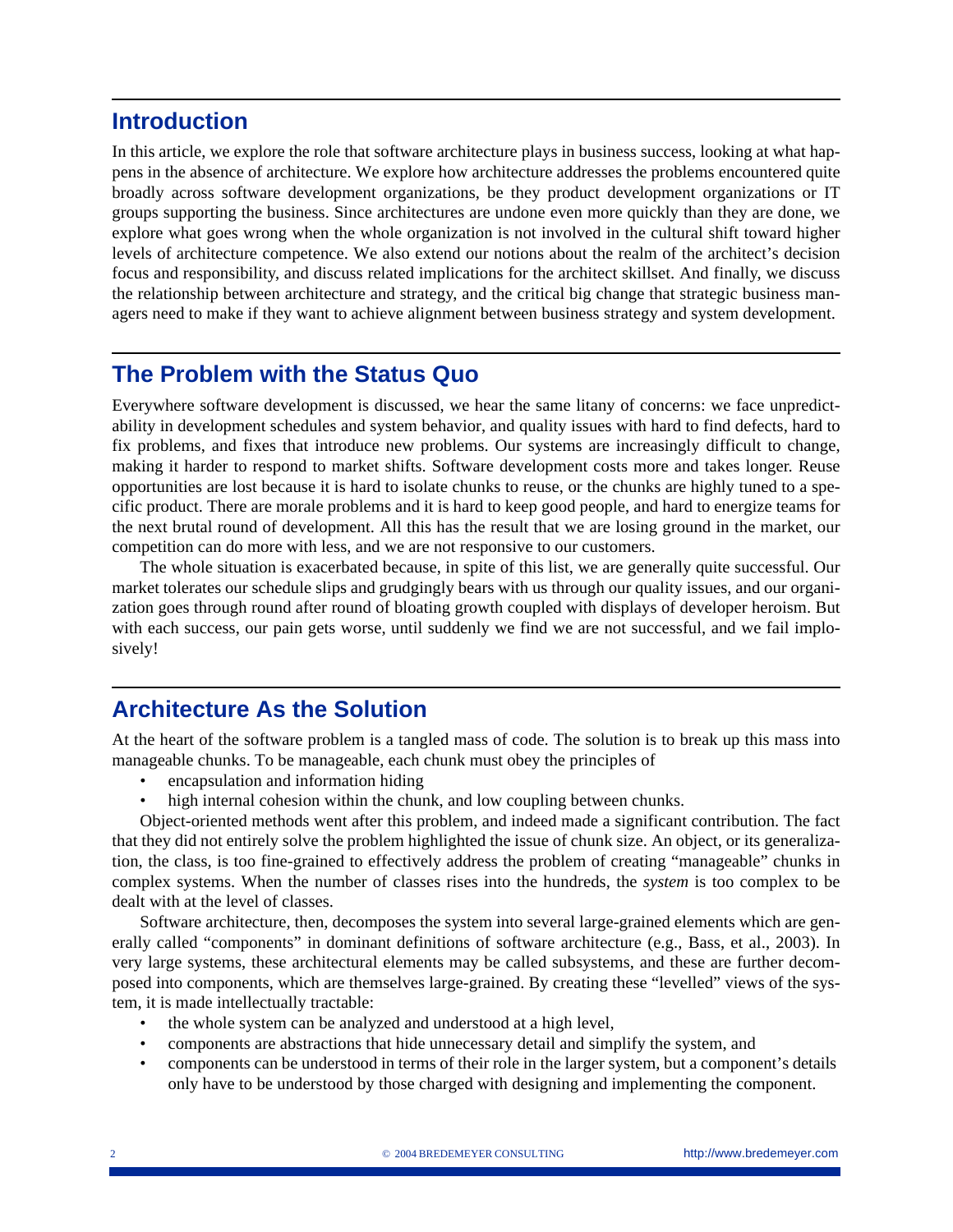In decomposing the system, architects generally follow the principle of separation of concerns, so that component owners can focus on a cohesive set of component responsibilities, applying and building specialist skills, and working more productively with greater independence and focus of attention. Further, this property of high cohesion and low coupling ensures that the impact of changing requirements is better contained or localized, and impacted components can be more effectively traced.

Interfaces define the component's access points, determine its externally visible services and properties, and enable component plug-and-play. They serve as a contract between component providers and clients. A well-defined interface makes it easy to identify and understand the purpose and behavior of a component, and how to use it. Interfaces serve to increase developer productivity, allowing them to focus on assembling and linking proven components via their interfaces.

Thus, architecture also helps bring the project management problem under control. Components provide better work partitioning with decreased, or at least or more manageable, dependencies. We escape the problems that come with tightly coupled systems, where it is hard to isolate problems and their fixes, and there is a ripple effect that cascades from quality problems to predictability problems, to schedule pressure and morale problems. Or do we?

### **The Problem with the Status Quo—Again**

The rate of innovation, already astounding, is ever accelerating, and competing products are proliferating apace, even while revolutionary new products reshape the order of competition. Add to this ethical, political and economic upheaval, and the business world is characterized by turbulent change in every sphere in the competitive landscape, the supply chain and more broadly the value network, technologies, regulations, the national and global economy, and so on.

Typically, we respond to the shifts in the environment with quick-fix adaptations to the socio-technical systems impacted. In enterprise systems, these accommodations to the architecture give the immediate appearance of responsiveness, but they increase inconsistencies, divergence and idiosyncrasies that make the systems very hard to integrate or leverage, ultimately ossifying the organization along the lines of its increasingly rigid systems.



*Figure 1: Illustrating how architectures are undone. Each decision to bypass interfaces creates coupling. The system quickly devolves into a tangled mass of code.*

In software systems, these accommodations to the architecture amplify the (mis)conception that software is infinitely pliable, but they increase coupling and erode the architecture. The accommodations are like rebar in concrete—the coupling turns the system into a rigid, monolithic unit. With each shift in the environment, and each urgent and well-intentioned, even rationalized, accommodation to the architecture, the architecture degenerates. To make matters worse, these devolving "architectures" tend to be around a long time, and certainly much longer than we think they will be.

### **The Organization's Role in Architecture As the Solution**

The solution has to be to start with architecture, and to *follow it through*! This is important for a small project, and indispensable for a large project. For projects of any complexity (due to the number of people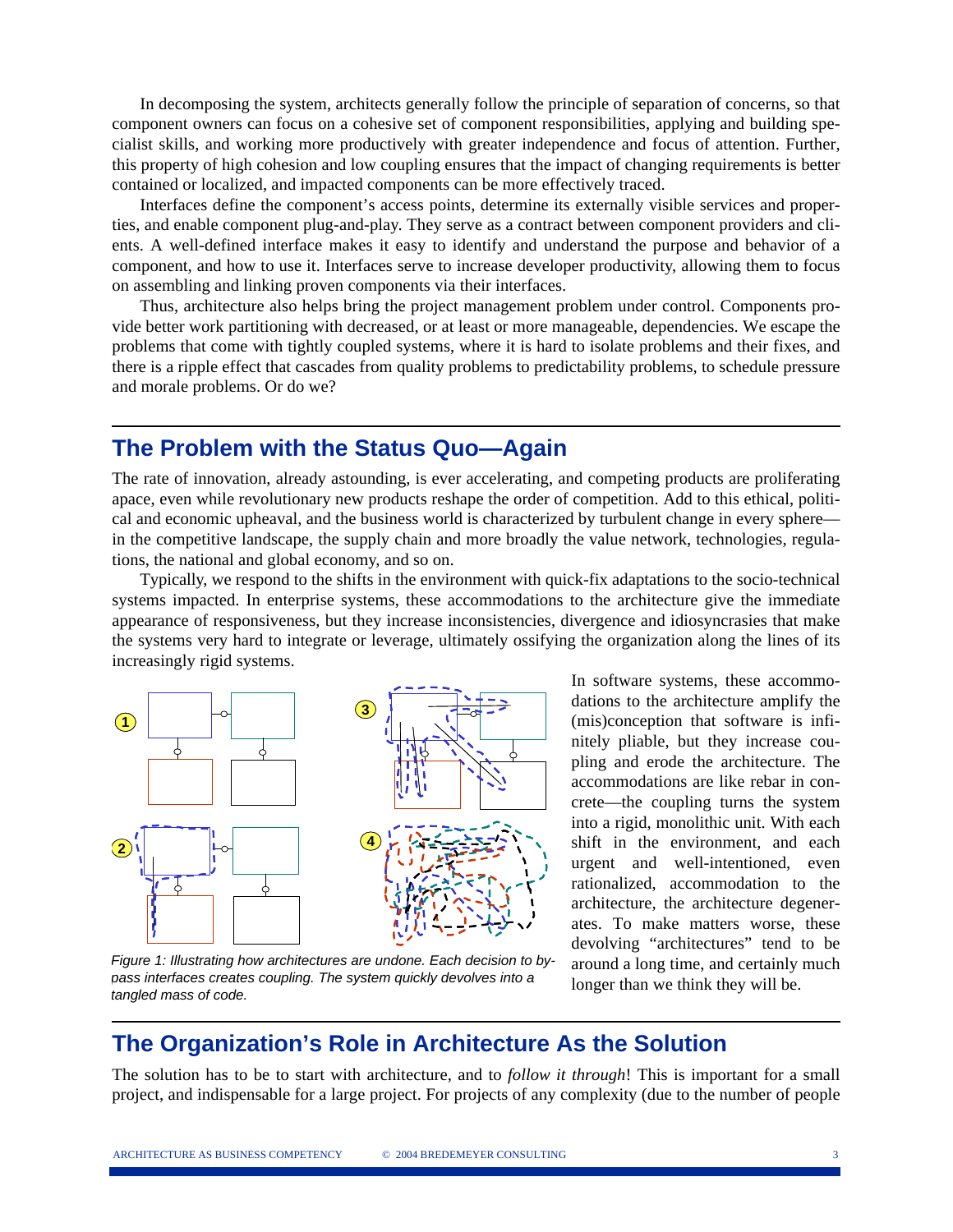involved, difficulty of the problem, broad scope, etc.), architecture presents the only way to address significant issues. But it is insufficient to create a "box and line" drawing showing the system decomposition, although this is a step along the way to partitioning the problem and making it comprehensible and manageable. It is even insufficient to create well-crafted and documented interfaces, although this is a step along the way to making the architecture precise and actionable. A great architecture is simply a bundle of paper until it is implemented. Along the way, all manner of intentional and unintentional "accommodations" to the architecture are likely to compromise its structural integrity and render critical architectural mechanisms unrecognizable—unless the organization accepts and understands the architecture and the costs of subverting it.

#### **The Kludge is the Antithesis of Architecture**

We have to work on changing the organizational culture that allows, even encourages, quickie compromises to the architecture. Our business culture typically encourages a focus on results today. It would be hard to get away from this orientation, and one would even question whether that would be the right approach. But the short-term view creates a cultural hotbed fostering the kludge approach. Scrambling to be quick can be the quickest route to slowing the project down. With each accommodation that increases coupling, integration and quality issues rise and the current project immediately starts to bear the consequence with unpredictability and delays. Yes, the kludge, the antithesis of architecture, is the root cause of the software mess!

We need to move away from the notion that the kludge approach is to be sanctioned. Don't fool yourself thinking that we'll "re-architect" the system before coding begins on the next release. That rarely happens. Moreover, it is not just a matter of creating a nightmare tangle for the next release, but it is matter of getting *this* project done on time, on budget and within spec.

This means changing our value system and our precepts from the ground up. Developers need to abhor the kludge. Project managers must not create sanctuary for kludge-makers. And business managers, when they tell the development community to "do what it takes" must be careful not to reinforce the notion that "the architecture is up for grabs."

#### **Goodwill is the Real Silver Bullet**

The other historical legacy that we have to overcome is the tendency to "throw darts" at the architecture. Everyone has a unique vantage point, and from that perspective, is going to see problems with the architecture. From their vantage point, they are, generally, absolutely right. Indeed, that is why we architect! If the the decision could adequately be made by someone with limited, local scope of decision control, it should not be part of the architecture. It is precisely when optimizing at local scope will suboptimize the overall solution that we need the system architects to make the call. We each need to recognize that best for the whole necessarily entails compromise for some of the parts, and fighting to optimize my part is only going to cause the overall solution to be less than optimal.

Even if we just cannot bring ourselves to buy-off on the architectural approach, we need to remember that "good enough" is better than "none at all" when it comes to architecture. And that is worst case—if we do give the architects the benefit of the doubt, we will free them up to create a superb solution! What is required is a healthy dose of goodwill. Indeed, we like to emphasize that the real silver bullet that will slay the proverbial software dragon is goodwill. Just as surely as we need good *leaders*, we need good *followers*. And we need people who will gracefully *get out of the way* when they have no other contribution to make.

### **The Problem with the Solution**

So, we need to create a system architecture and ensure that it is carefully evolved rather than making haphazard accommodations in response to whim, misunderstanding or even real changes in the environment. But, given that we need to decompose the system to address "the software problem," a new set of problems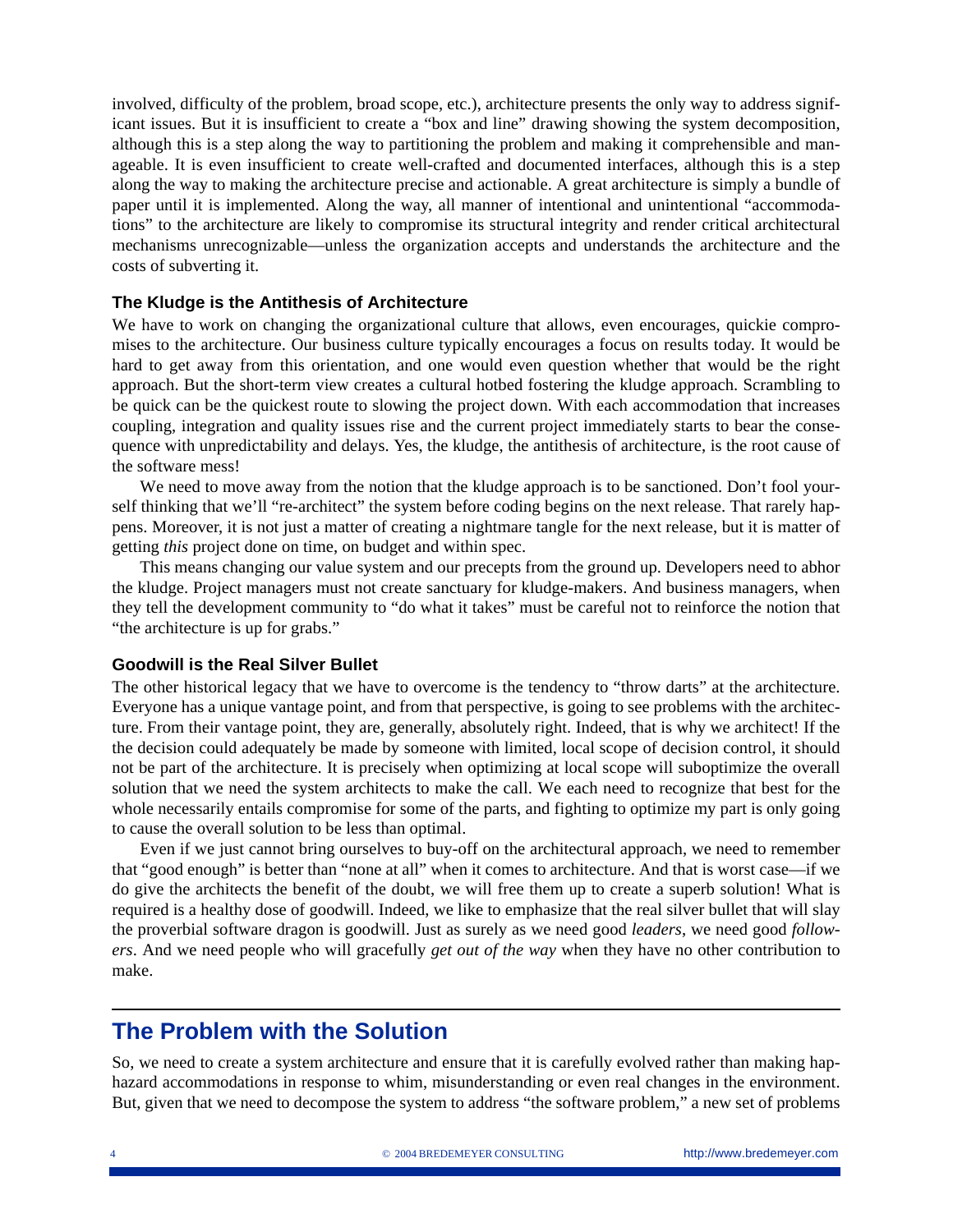emerges. Once the system is decomposed, what we get is a set of pieces. The issue then is, do the pieces *fit* together? This is only partly a matter of interface or "connectability" between the pieces. Good fit—that is fit that maintains system integrity—also has to do with whether the system, when composed of the pieces, has the right properties<sup>1</sup>.

## **The Architect's Role in Architecture As the Solution**

The responsibility of the architect, then, does not simply entail decomposing the system into components. The architect (or architecture team) is responsible for all technical decisions that have broad scope and high impact across the system, and specifically for addressing system properties.

### **Cross-Cutting Concerns**

We refer to broad-scoped qualities or properties of the system as *cross-cutting concerns*, because their impact is diffuse or systemic. It may be a matter of preferring not to isolate these concerns because the decomposition is being driven by other concerns, or it may be that no matter how you might "slice-anddice" the system, multiple parts are going to have to collaborate to address these cross-cutting concerns. At any rate, to effectively address cross-cutting concerns, they must be approached first at a more broadscoped level. Many system qualities (captured in service-level agreements or non-functional requirements) are of this nature. They include performance, security and interoperability requirements. To make the picture more complicated, the system qualities may conflict, so that trade-offs have to be made among alternative solutions, taking into account the relative priorities of the system qualities.

### **Who Should Address Cross-Cutting Concerns**

Surely components are where we take care of the non-functional requirements—the properties—of the system? This thinking has a beguiling logic, since the only coding that happens, happens within components, so ultimately, yes, properties are made or broken at the level of the component. But NO! We have to address broad-scoped, systemic properties at the level of the system—first. At the level of the component, our decision-scope is limited and our view is, I'm afraid, too parochial, to address the tradeoffs that must be made in order to achieve system-level goals. Yes, sometimes the way we address a cross-cutting concern allows us to localize requirements and allocate them to components via their interface contracts that specify their externally visible properties. Thus we may specify an upper bound on resource usage or computation time, for example. But often architectural mechanisms must be specifically designed to deliver the property. This is true, for example, of security and interoperability. These mechanisms may specify structural elements (e.g., interfaces) of components involved, as well as behaviors. And sometimes the best we can do is direct attention, for example, through architectural principles that guide design and implementation decisions so that they are in alignment with the architectural intent and maintain system integrity.

### **When a System is Less Than the Sum of Its Parts**

A system is only greater than the sum of its parts, if the parts, when assembled together, yield a system that works as needed! This cannot be taken for granted. Parts that are designed for one system context will not have the same properties as parts designed for a different system. The situation is even more indeterminate when parts are developed without any system context. If you plug them together, you will not be able to make any guarantees about the system properties; instead these will emerge from the combination of parts. It is the architect's responsibility to design a system that when decomposed into components, can be recomposed into a system that has well-behaved properties that satisfy stakeholders' prioritized system capability goals, where capabilities are defined in terms of system functionality and system properties.

<sup>1.</sup> In seminars, Russell Ackoff puts this challenge to his audience (we have paraphrased, based on memory): Collect together a team of the best automotive design engineers in the world. Assign them the task of selecting the best car component of each type. Will they be able to create the world's best car from these components? No, of course not!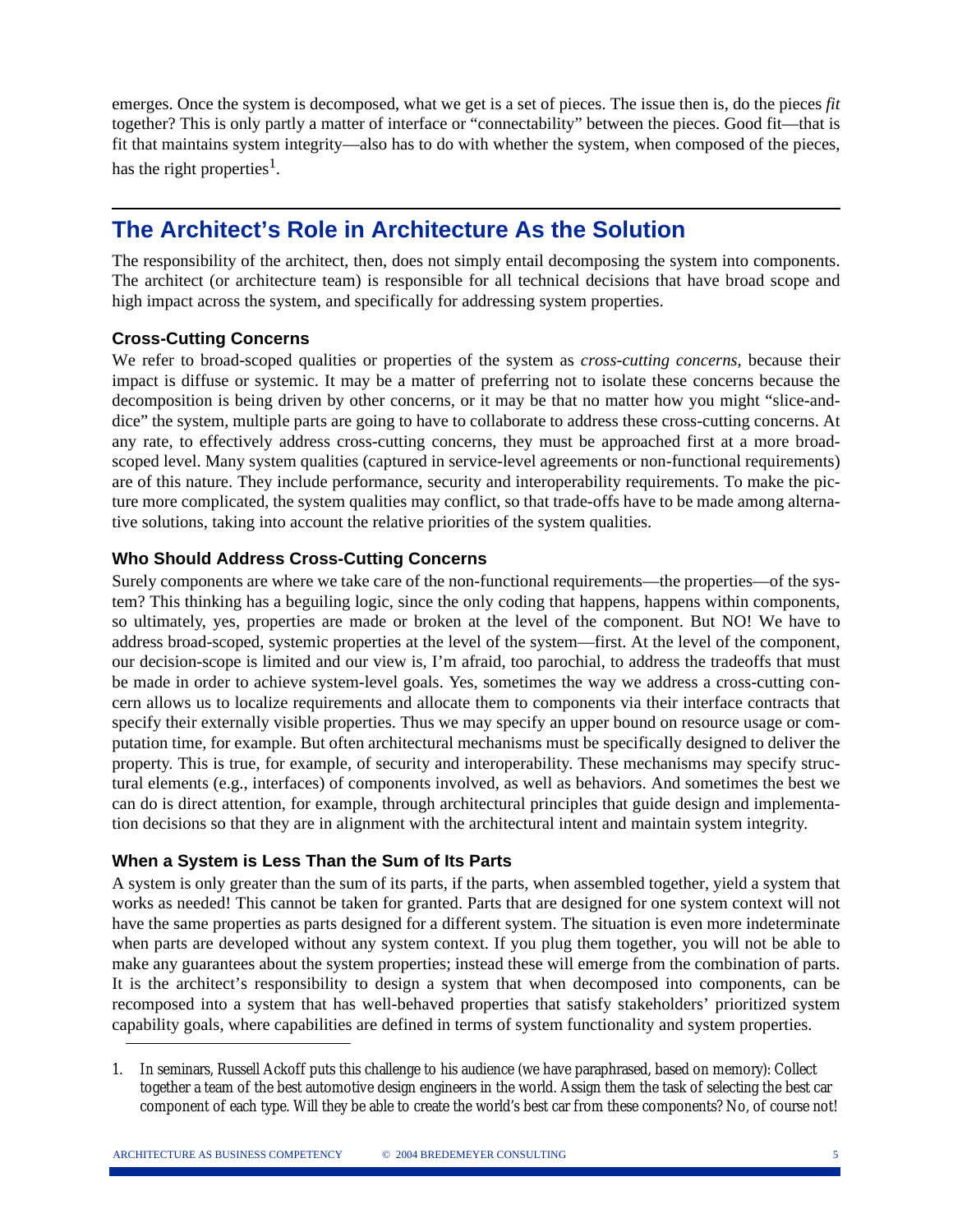If architecture is taken to be merely a "recommended approach" which developers can take or leave as they see fit, we cannot expect to reap the benefits of architecture. We discussed the coupling issue that arises when the architecture is accommodated. But, as we have just seen, architecture is not just about decomposition and reduced coupling. In particular, if the architecture is applied in a haphazard way, system properties will be emergent from the assemblage of system parts, and system acceptance will be a matter of compromise on the part of stakeholders. In contrast, when the architecture is systematically created, applied, and evolved, then the system properties will be the result of explicit and reasoned tradeoffs and negotiation. Architecture is, in essence, about gaining control of system properties.

#### **Architects Make Decisions, Not Just Recommendations**

To achieve this control, architects must own decisions that have systemic impact. Moreover, architects must own decisions about which decisions they own, and which to delegate to component owners and developers. That is, it cannot be up to developers and business analysts to decide what parts of the architecture to apply and what parts to ignore. Put another way, if you treat your architects as consultants to the development team, making recommendations but not decisions, do not expect to get a system that is necessarily greater than the sum of its parts. Rather, all you can expect to get is an assemblage of parts with unpredictable properties.



*Figure 2: Illustrating architect decision scope. For example, if a decision could be made at the component level without adverse impact at the application level, then it should be made at the component level.*

#### **Minimalist Architecture**

At the same time, architects must apply the Minimalist Architecture Principle: Keep your architecture decision set as small as it possibly can be, while still meeting your architectural objectives (Malan and Bredemeyer, 2002). Two guidelines can be applied to achieve a minimalist architecture:

- only address high-priority architecturally significant requirements. A requirement is architecturally significant if it cannot be met if it dealt with at a lower level (meaning more narrow scope) than architecture. If a decision could be made at a more narrow scope, defer it to the person or team who is responsible for that scope.
- evaluate each decision from the point of view of its impact on the overall ability of the organization to adopt the architecture. A decision may address a highly critical concern, but if it would cause the architecture effort to be derailed, it should be put aside for now.

Architects are highly valuable, essential technical assets of any company, and their attention should not be squandered on decisions that are not, truly, architectural. Similarly, designers and implementers are also part of the critical capacity to produce innovation and value, and their ability to do this should not be unnecessarily restricted but rather channeled appropriately to fulfill the architectural vision and the business strategy it implements. The only justifiable reason for restricting the intellectual freedom of designers and implementers is demonstrable contribution to strategic goals and systemic properties that otherwise could not be achieved.

#### **Architecture Documents: Necessary but Insufficient**

Architecture, then, embodies a set of decisions about the system's overall structure and addresses crosscutting concerns. These need to be conveyed in a way that enables developers to build a system that embodies the required qualities and maintains system integrity. An architecture model documents a set of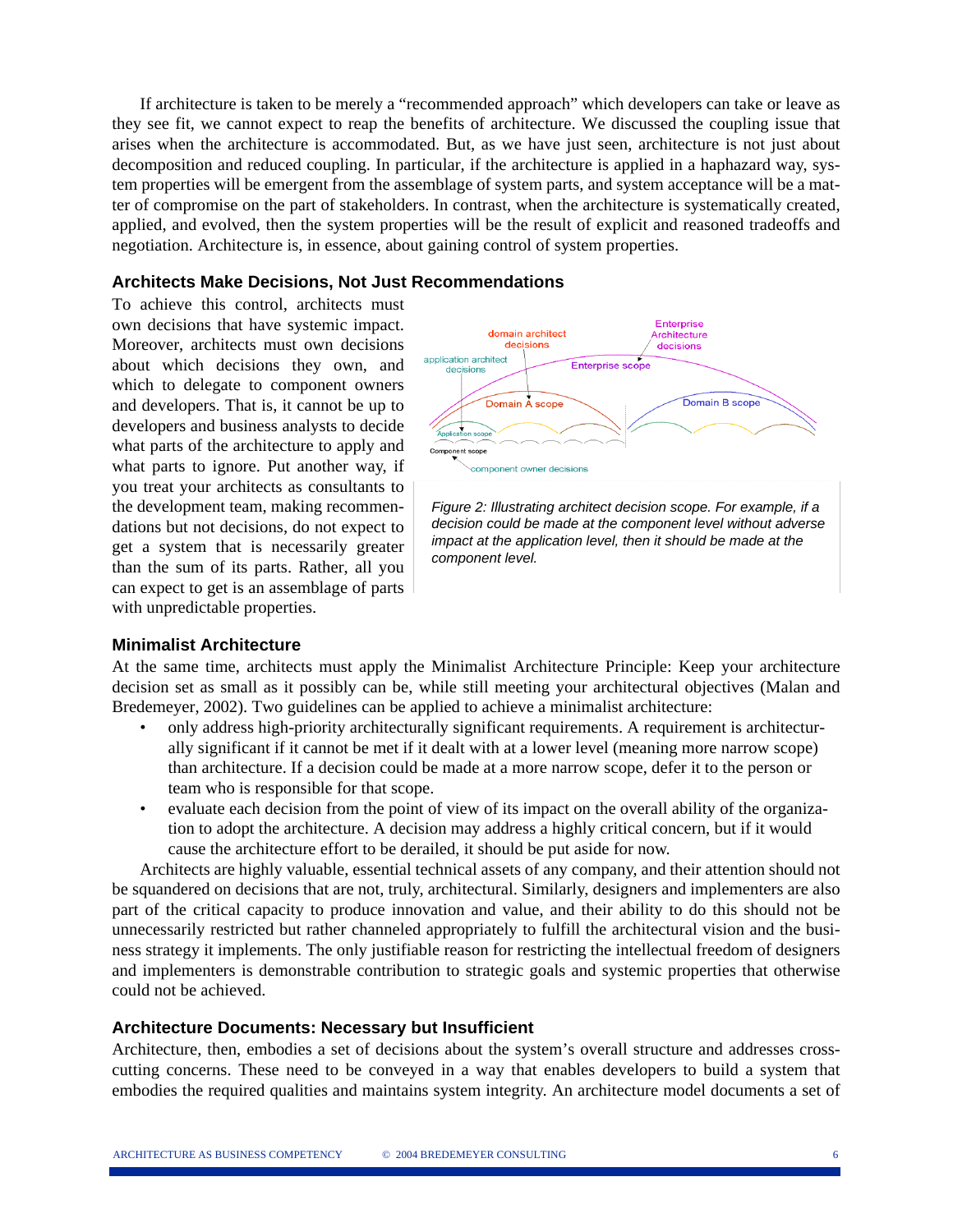decisions, but does not capture the assumptions or rationale behind them, nor explain the impact and ramifications of these decisions. Models are essential, but they cannot stand alone. Documentation, showing traceability to requirements, explaining why a decision was made and how the architecture addresses concerns, provides a critical record. But, though a good writer can help transfer insight and some of the thinking that goes into architectural choices, we have to be real about the amount of time developers are going to spend reading before they do the visible coding work that they are rewarded for. Yet developers need to understand the architecture, as it relates to them, and how to apply it.

#### **Architecting Doesn't End When Construction Begins**

Rather than protest that it is the responsibility of developers to read the architecture documents, architects need to play a proactive role. Workshops designed around exercises applying the architecture are great at getting participants' minds and hands engaged. It also takes ongoing consulting and constant educating and influencing through the construction phase of the project to ensure the architecture is understood and adhered to, and to take corrective action when ambiguities or misunderstandings surface. The architect's role at this point is guide and coach, generally setting direction but drawing a firm line when needed.

Further, the architect needs to be attentive to any emerging decisions that require architecture intervention or assistance. The architect also serves as a resource to the developers—a sounding board, someone to assist with problem-solving, a mentor. The more effective and credible the architect, the more likely it will be that developers seek the participation of the architect when they encounter challenges that might be architectural (broad scope, high impact, or affecting system integrity). This provides the architect with much-needed opportunities to stay current with the challenges emerging in the domain, while providing developers the benefit of the architect's talent and experience and deep insight into the architecture.

### **The Problem with the Status Quo—Yet Again**

With our ears to the ground we hear about "the software problem" that we have been discussing, but as we go up the management ladder we hear about the "need for alignment between strategy and IT," or put more strongly, the "failure of IT to support the business strategy." Yet, it is surprising how many organizations have "no business strategy," according to their architects. This means that either they really do not have one, or the strategy process and its results are being so well hidden that even the architects do not know about it. This state of affairs is barely better in organizations that do have a clearly communicated strategy, for it is thrown over the wall to the architects. There is a broadly established belief that strategy is the domain of "the business" and that the management hierarchy forms the appropriate communication chain for strategy.

In today's decentralized organizations, with high value being (appropriately) placed on individual creativity and contribution, everyone makes strategic decisions as part of their day-to-day job. Taken together, the disconnect between strategy and technical leadership, and the culture of autonomous technical decision-making, means that the real strategy of the business is emergent from all the myriad technical decisions made by developers. Because these decisions are being made in a strategy vacuum, where the emergent strategy will take the organization is a matter of luck and heroics, not a matter of business leadership.

### **Strategic Management's Role in Architecture As the Solution**

We reap the seeds we sow. If we want a new crop, we must sew different seeds! If we want strategy to drive the business, then the business strategy must be explicitly stated and shared with architects who will translate it into a technical strategy (Malan and Bredemeyer, 2003) that will be the foundation for this generation of business strategy, and evolve to be the foundation for the coming generations of business strat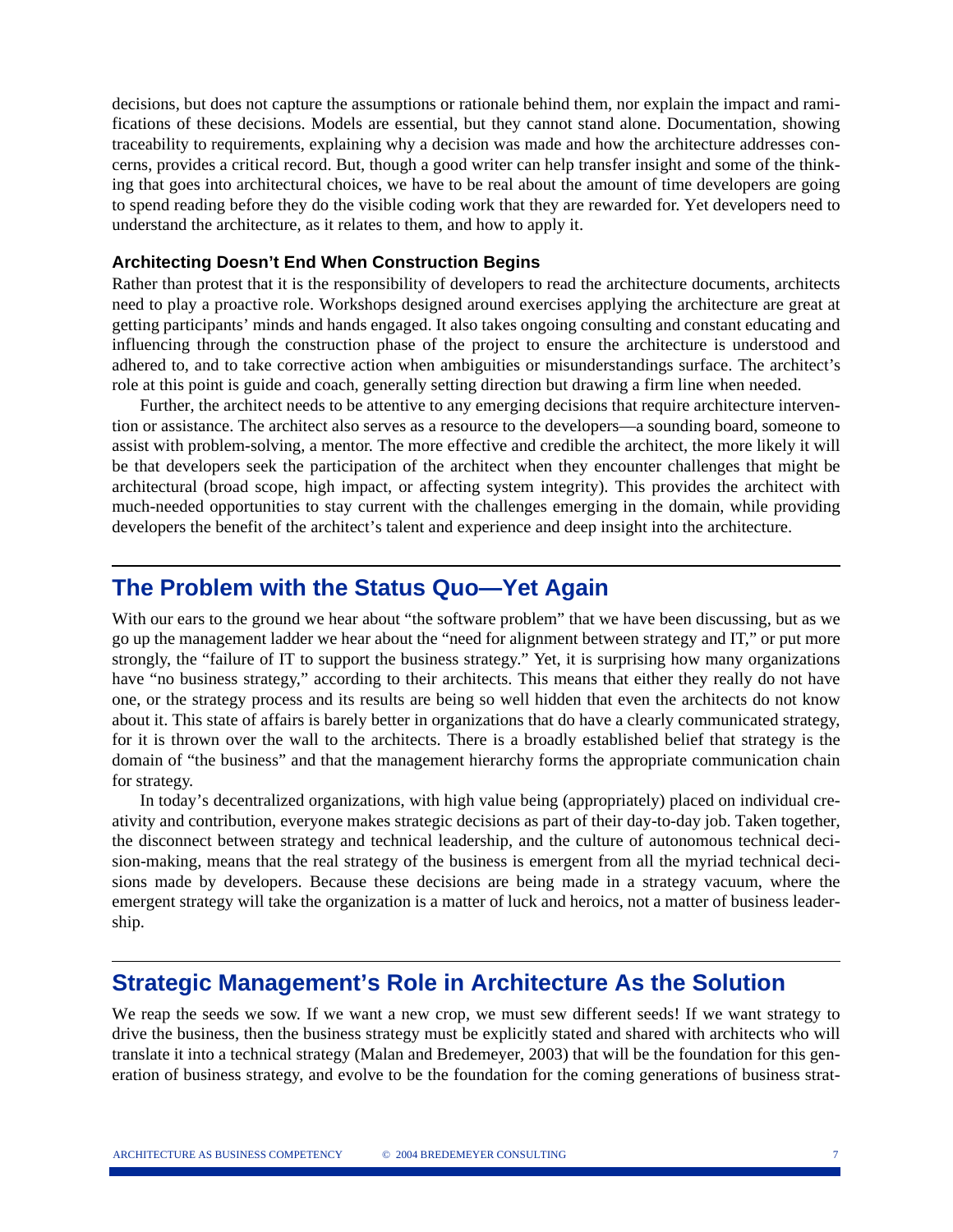egy. This technical strategy shapes the architecture, and ultimately the products that use the architecture now, and for the next 5 to 10 years!

The business strategy is intended to direct what organizational capabilities must be sustained and built, but the technical strategy determines what the product capabilities are, and determines what capabilities are even feasible. If there is a disconnect between the business strategy and the technical strategy, the product capabilities will not necessarily match what the business strategy intends.

Technical strategy, and its expression in the architecture, is what provides the context for all the individual technical decisions to be aligned with the vision and strategic direction. It is what provides focus and leverage, and concentration of energy, powering the technology capability essential to execution of the business strategy.

#### **Data Does Not Transmit Insight and Energy**

Architects need to be brought into the strategy process. They need to inform business strategy of opportunities and threats only technologists see, and they need to translate business strategy into technical strategy so that the technical platform of the business will support the business strategy. Remember, data (like a list of strategic objectives) does not transmit insight and energy. If you want your architects to passionately pursue the strategy, include your most talented, technically-strategic thinkers in the strategy process. The business strategy will be better for their involvement, and this inclusion will imbue them with insight into the analysis and decision making that goes into the strategy, and commitment to the chosen direction. They can then take this insight and energy to their team of architects. This enables a top-down roll-out of strategy in terms that are most meaningful to the technical community.

#### **Top Management's Role**

Top management, then, has a critical role to play in changing the top-to-bottom culture of the organization to make it an environment where an architecture-orientation will thrive. This starts with a visible commitment to inclusion of technology leadership in the strategy-setting process, bringing the chief architect explicitly into the corporate strategy process, and championing the role of solution or portfolio architects in the business unit strategy process, and product architects in the product strategy process. It also entails fully committing to architecture, finding and nurturing the talent, and supplying the tools and other resources throughout the architecting process. And remember, architecture is not something that is done upfront during the project lifecycle and then put on a shelf while the architects are shunted into a coding hotspot. Architecture requires constant investment, and the architect role must be full-time and ongoing.

#### **Strategic Gain**

What you gain from this investment, is a unique point of leverage, given the architecture maturity of the majority of companies. Good architects are relatively rare: they are technically experienced, effective at addressing interacting, cross-cutting concerns and structural stresses, and at the same time they are organizationally adept leaders and strategy setters. An organizational culture that fosters good following is relatively rare too. Put them together and you magnify the skills of the uniquely talented few at the apex of your organization's system-design prowess, and stand to build a strategic advantage that is hard to match.

### **Conclusion**

Architecture allows us to be more creative, more productive, and *more driven by our strategy.* But in order for architecture to make this kind of difference, we have to do things differently. It is not enough to create an architect job title and promote the group's leading technologists to this role. The competencies required of an architect include technical expertise, as well as leadership, strategy, consulting and organizational politics (Bredemeyer and Malan, 2001). As talented as this group of architects may be, and as much as the organization might invest in building their skills in all of these domains of competency, the success of architecture is not their responsibility alone.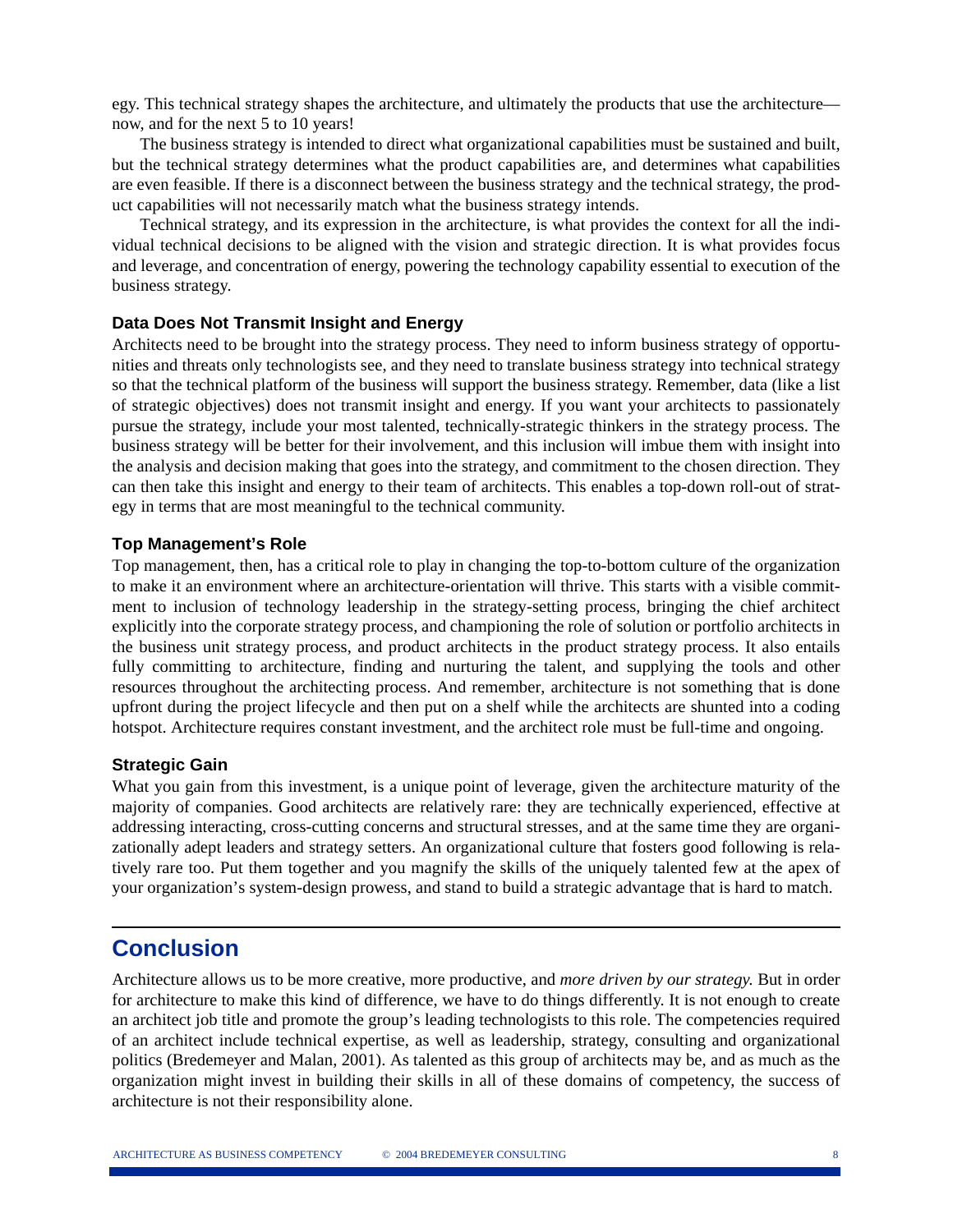The entire organization has a role to play. In the development community, project managers and developers need to change the current mindset where, in the name of speed, "anything goes." The architecture has to be understood and adhered to, and this involves a partnership between architects and the development community where the primary ingredient for success is goodwill.

Further, to reap the ultimate benefit of architecture—that being more effective strategy execution management needs to recognize that architects form a critical bridge between strategy and implementation. To be most effective, key architects should be included in the strategy-setting process, but at a minimum they need to be informed of its outcome.

### **References**

Bass, Len, Paul Clements and Rick Kazman, *Software Architecture in Practice*, Addison-Wesley, 2003.

- Bredemeyer, Dana and Ruth Malan, "The Role of the Software Architect," published on the *Resources for Software Architects* web site at http://www.bredemeyer.com/papers.htm
- Malan, Ruth, and Dana Bredemeyer, "Less is More with Minimalist Architecture", IEEE's *IT Professional*, September/October 2002.
- Malan, Ruth, and Dana Bredemeyer, "Architecture Strategy", published on the *Resources for Software Architects* web site at http://www.bredemeyer.com/ArchitectingProcess/ArchitectureStrategy.htm

### **Acknowledgments**

We would like to thank all the architects that we have worked with over the past decade for freely sharing their insights and hard-won lessons with us. We are most privileged to be able to pass on their learnings through our papers and workshops. We would also specifically like to recognize Mark Simos, who coined the term "accommodations."

### **Restrictions on Use**

This paper and all other material that is published on the *Resources for Software Architects* web site (http:/ /www.bredemeyer.com), may be downloaded and printed for *personal* use. If you wish to quote or paraphrase fragments of our work in another publication or web site, please properly acknowledge us as the source, with appropriate reference to the article or web page used. If you wish to republish any of our work, in any medium, you must get written permission from the lead author or the site editor. Also, any commercial use must be authorized in writing by Bredemeyer Consulting.